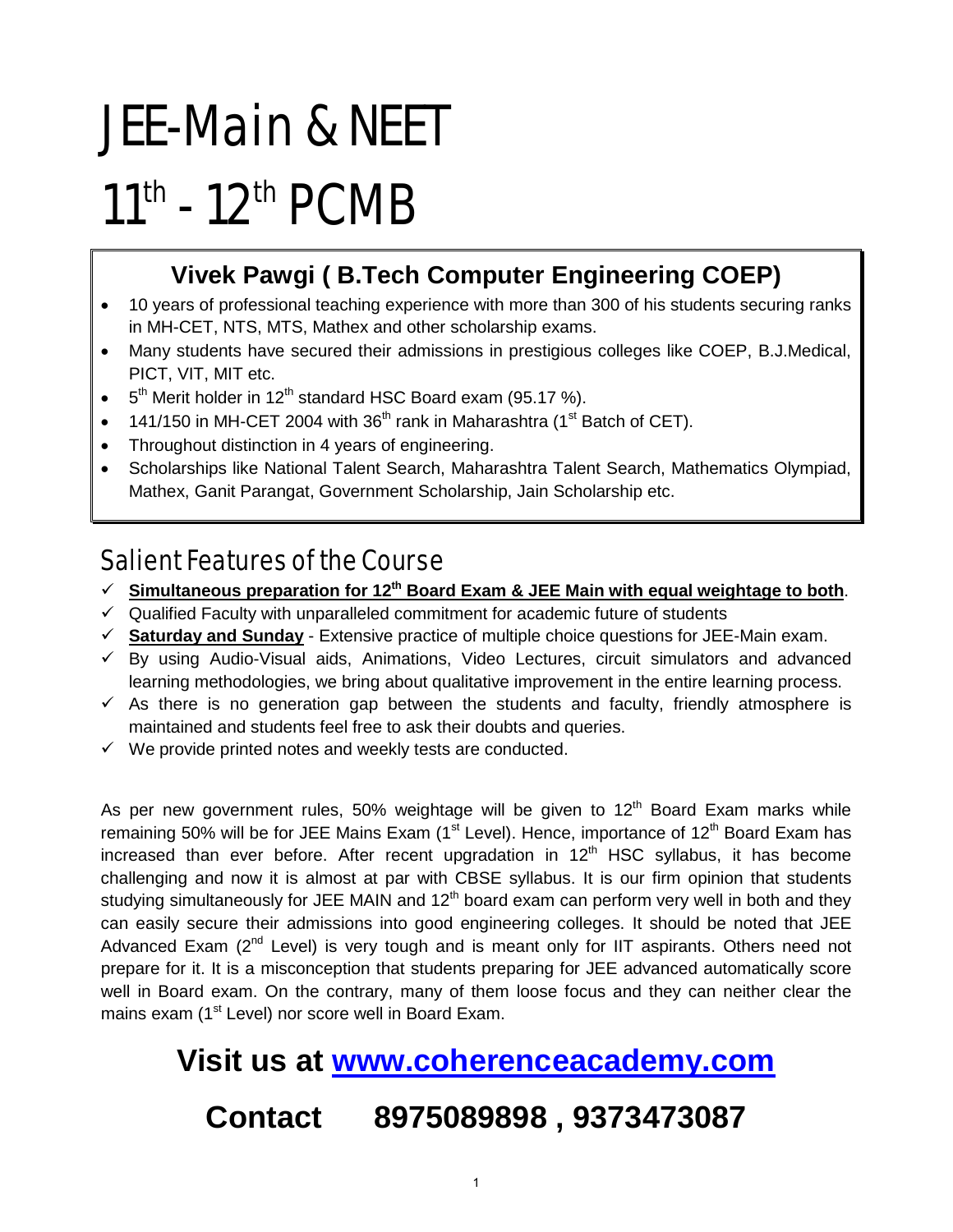# **Timings :**

| Morning Batch   | $\blacksquare$           | 7.00 am to 9.30 am |
|-----------------|--------------------------|--------------------|
| Afternoon Batch | $\overline{\phantom{0}}$ | 3.15 pm to 5.45 pm |

**Saturday and Sunday will be reserved for JEE Main.**

#### **Batches will start from 19th June 2014.**

### **Venue :**

Coherence Academy, Hari Om Empire, Off Senapati Bapat Road, Near Deep Bunglow Chowk, Pune – 411016

Directions – Take turn from S.B.Road towards deep bunglow chowk, on left after 8-9 buildings, next to Chandralok Housing Society.

Office Timing – 11.00 am to 8.00 pm (Sunday Holiday)

### **JEE Main Results**

**Cut-off for JEE Advanced – 115**

**Students selected for JEE Advanced (2nd Level) through JEE Main (1st Level)**

| Adwait Pawgi         | 210 | <b>Mrudul Kolhatkar</b>  | 140 |
|----------------------|-----|--------------------------|-----|
| Vinay Mundada        | 189 | Aniket Kulkarni          | 128 |
| Awantee<br>Deshpande | 160 | <b>Vikrant Deshpande</b> | 124 |
| Dyanada Joshi        | 158 | <b>Omkar Batwal</b>      | 122 |
| <b>Pinak Ghate</b>   | 156 | Neha Hegde               | 119 |
| <b>Mayur Batwal</b>  | 147 | <b>Chirag Mudliar</b>    | 117 |
| Nandan Sukhtankar    | 143 | Pranav Patki             | 116 |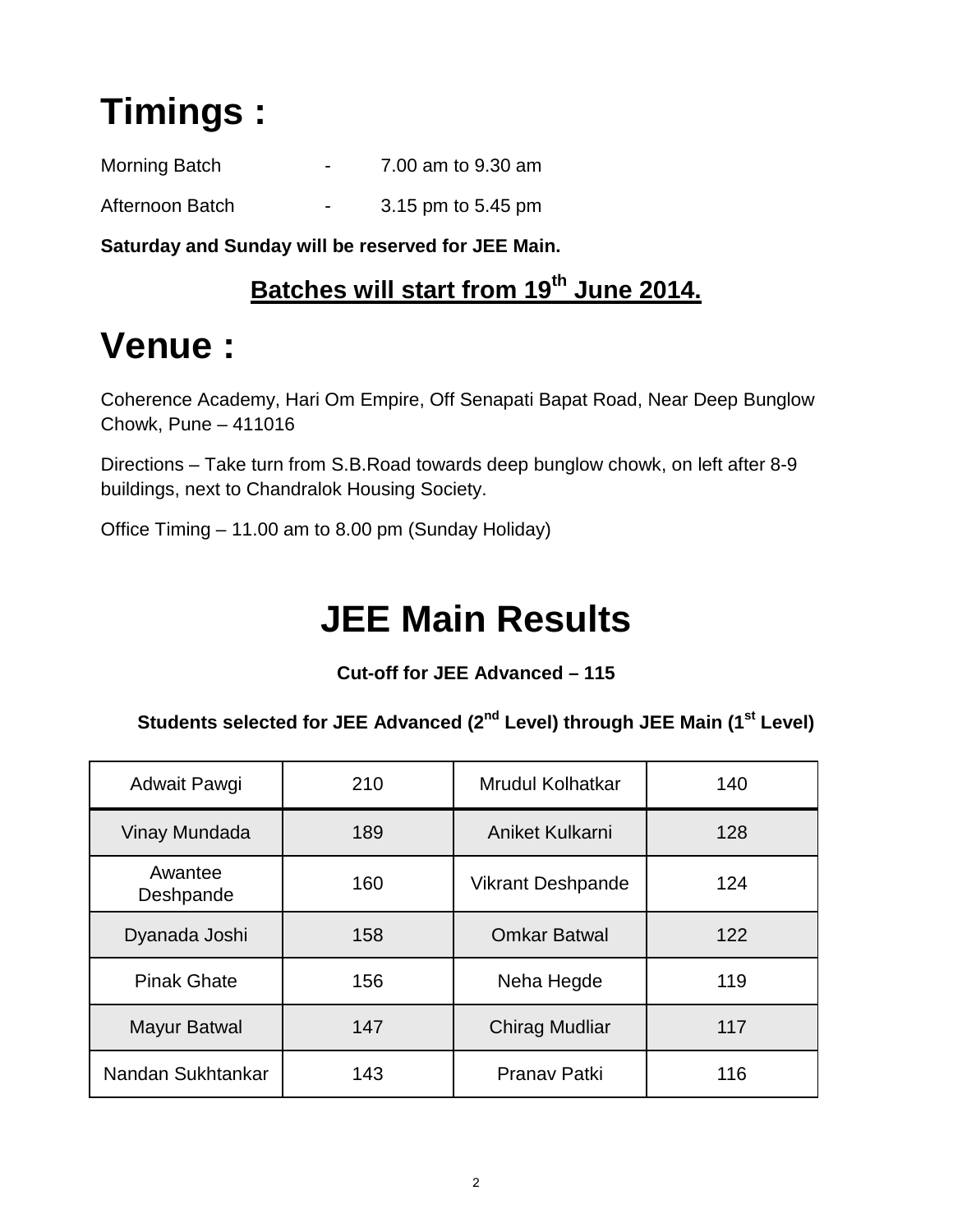# **12th HSC Board Exam 2014**

| <b>Name</b>               | <b>Maths</b> | <b>Physics</b> | Chemistry | <b>Biology</b> | <b>PCM Total</b> |
|---------------------------|--------------|----------------|-----------|----------------|------------------|
| Dnyanda Joshi             | 100          | 99             | 98        |                | 297              |
| <b>Vinay Mundada</b>      | 99           | 98             | 99        |                | 296              |
| <b>Manasi Patil</b>       | 96           | 95             | 97        | 86             | 288              |
| <b>Sharwary Tamhankar</b> | 95           | 97             | 95        | 87             | 287              |
| <b>Mayur Batwal</b>       | 100          | 89             | 96        |                | 285              |
| <b>Omkar Batwal</b>       | 96           | 97             | 90        |                | 283              |
| <b>Aniket Kulkarni</b>    | 97           | 91             | 93        |                | 281              |
| <b>Radhika Dhumal</b>     | 92           | 95             | 93        |                | 280              |
| Akshata Mahajan           | 96           | 84             | 99        | 84             | 279              |
| Sanika Patil              | 97           | 85             | 97        |                | 279              |
| <b>Neel Gugale</b>        | 95           | 93             | 88        |                | 276              |
| <b>Renuka Sagane</b>      | 99           | 80             | 94        |                | 273              |
| <b>Pranit Nikude</b>      | 94           | 84             | 92        |                | 270              |
| Shivani Rupanwar          | 92           | 86             | 91        |                | 269              |
| <b>Soham Gandhi</b>       | 93           | 89             | 86        |                | 268              |
| Soham Kulkarni            | 93           | 83             | 92        |                | 268              |
| <b>Mosami Chinawalkar</b> | 93           | 85             | 89        |                | 267              |
| <b>Pranav Darda</b>       | 85           | 93             | 89        | 68             | 267              |
| <b>Ria Dighe</b>          | 94           | 80             | 91        | 83             | 265              |
| Radhika Bharati           | 88           | 88             | 89        |                | 265              |
| <b>Adwait Pawgi</b>       | 88           | 88             | 89        |                | 265              |
| Shruti Chavan             | 88           | 89             | 87        |                | 264              |
| Yash Sikchi               | 99           | 81             | 84        |                | 264              |
| <b>Sheryl Daniel</b>      | 90           | 79             | 95        |                | 264              |
| <b>Durga Tilak</b>        | 87           | 79             | 96        | 90             | 262              |
| <b>Nirav Raje</b>         | 91           | 86             | 84        |                | 261              |
| <b>Rushabh Doshi</b>      | 89           | 82             | 88        |                | 259              |
| Namrata Devbhankar        | 92           | 82             | 82        |                | 256              |
| Swati Hulyalkar           | 88           | 82             | 84        |                | 254              |
| Nikhil Mudbidri           | 85           | 88             | 81        |                | 254              |
| Sneha Srinivasan          | 82           | 85             | 86        |                | 253              |
| Mallika Shah              |              | 71             | 90        | 90             | 251              |
| <b>Ankita Barve</b>       | 92           | 71             | 85        |                | 248              |
| Aditya Joshi              | 89           | 81             | 77        |                | 247              |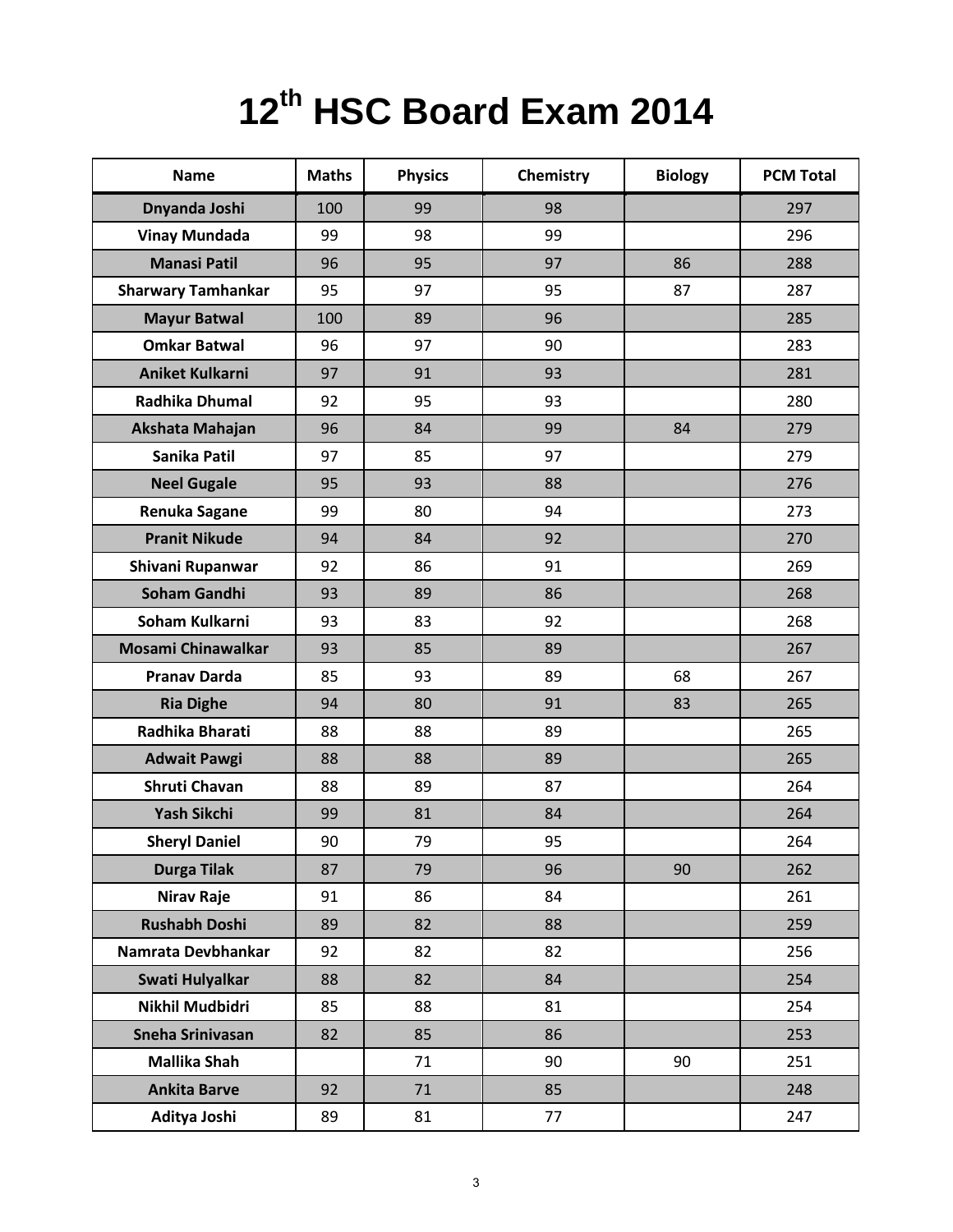### **MH-CET Top Scorers**

#### **Kudos to Abhishek Zawar for scoring 100/100 in mathematics**

| <b>NAME</b>           | <b>Subjects</b> | <b>Marks</b> | Year | <b>NAME</b>          | <b>Subjects</b> | <b>Marks</b> | Year |
|-----------------------|-----------------|--------------|------|----------------------|-----------------|--------------|------|
| Ameya Kataria         | <b>PCB</b>      | 191          | 2010 | Pooja Parge          | <b>PCM</b>      | 157          | 2012 |
| Awantee Deshpande     | <b>PCM</b>      | 186          | 2013 | Nupur Chaphekar      | <b>PCB</b>      | 157          | 2013 |
| Nandan Sukthankar     | <b>PCM</b>      | 184          | 2013 | Sameer Suri          | <b>PCM</b>      | 156          | 2012 |
| Chinmay Nanal         | <b>PCM</b>      | 183          | 2012 | Apurva Kulkarni      | <b>PCB</b>      | 156          | 2012 |
| Aditya More           | <b>PCM</b>      | 173          | 2012 | Saniya Patil         | PCB             | 156          | 2012 |
| Namit Deshpande       | <b>PCM</b>      | 173          | 2011 | Abhishek Shirgoankar | <b>PCM</b>      | 156          | 2013 |
| Neelay Kamth          | <b>PCM</b>      | 173          | 2013 | Nakul Kshirsagar     | <b>PCM</b>      | 155          | 2012 |
| Abhishek Zanwar       | <b>PCM</b>      | 171          | 2012 | Sanjana Padore       | <b>PCB</b>      | 155          | 2012 |
| Raviraj Tilloo        | PCB             | 171          | 2012 | Leena Damle          | PCB             | 155          | 2012 |
| Ankita Metkari        | PCB             | 171          | 2012 | <b>Bhavin Shah</b>   | <b>PCM</b>      | 155          | 2010 |
| Apurwa Jadhav         | <b>PCM</b>      | 171          | 2010 | Kshipra Tamhankar    | <b>PCB</b>      | 155          | 2010 |
| Ajinkya Gulanikar     | <b>PCM</b>      | 169          | 2012 | Pranav Patki         | <b>PCM</b>      | 154          | 2013 |
| Prathmesh Padhye      | <b>PCM</b>      | 169          | 2012 | Aditya Krishnaswami  | <b>PCM</b>      | 153          | 2012 |
| Amey Bhusari          | <b>PCM</b>      | 167          | 2012 | Akshay Mane          | <b>PCM</b>      | 153          | 2013 |
| Vinit Ravishankar     | <b>PCM</b>      | 167          | 2012 | Nidhi Dev            | <b>PCB</b>      | 152          | 2012 |
| Sujat Lele            | <b>PCB</b>      | 167          | 2012 | Soham Argade         | <b>PCM</b>      | 151          | 2010 |
| Rewati Jadhav         | <b>PCM</b>      | 166          | 2012 | Nikita Hardikar      | <b>PCM</b>      | 149          | 2012 |
| Chaitnya Ambegaokar   | <b>PCM</b>      | 165          | 2012 | Aishwarya Khaire     | <b>PCM</b>      | 149          | 2011 |
| Sanmay Khanvilkar     | <b>PCM</b>      | 165          | 2012 | Kuldeep Ghate        | <b>PCM</b>      | 149          | 2010 |
| Akshay Asawa          | <b>PCM</b>      | 164          | 2012 | Chirag Mudliar       | <b>PCM</b>      | 149          | 2013 |
| <b>Pinak Ghate</b>    | <b>PCM</b>      | 164          | 2013 | Ameya Landge         | <b>PCM</b>      | 148          | 2012 |
| Prachitee Deshpande   | PCB             | 163          | 2010 | Neha Hegde           | <b>PCM</b>      | 148          | 2013 |
| Abhishek Gosavi       | <b>PCM</b>      | 163          | 2011 | Devashree Ragde      | <b>PCM</b>      | 147          | 2013 |
| Ameya Kalamkar        | <b>PCM</b>      | 163          | 2011 | Nidhi Khainar        | <b>PCM</b>      | 146          | 2012 |
| Sonia Shah            | <b>PCM</b>      | 161          | 2010 | Alisha Kamat         | <b>PCM</b>      | 146          | 2012 |
| <b>Siddhant Patil</b> | <b>PCM</b>      | 159          | 2012 | Riya Mishra          | <b>PCM</b>      | 145          | 2012 |
| Rujuta Kulkarni       | <b>PCM</b>      | 158          | 2012 | Prabodh Sakhardande  | <b>PCM</b>      | 144          | 2012 |
| Mayur Pirgal          | <b>PCM</b>      | 158          | 2013 | Samruddha Bhad       | <b>PCM</b>      | 144          | 2013 |
| <b>Nishant Hingne</b> | <b>PCM</b>      | 158          | 2013 | Sanika Shah          | <b>PCM</b>      | 143          | 2012 |

| <b>NAME</b>          | <b>Subjects</b> | <b>Marks</b> | Year |
|----------------------|-----------------|--------------|------|
| Pooja Parge          | <b>PCM</b>      | 157          | 2012 |
| Nupur Chaphekar      | PCB             | 157          | 2013 |
| Sameer Suri          | <b>PCM</b>      | 156          | 2012 |
| Apurva Kulkarni      | PCB             | 156          | 2012 |
| Saniya Patil         | PCB             | 156          | 2012 |
| Abhishek Shirgoankar | <b>PCM</b>      | 156          | 2013 |
| Nakul Kshirsagar     | <b>PCM</b>      | 155          | 2012 |
| Sanjana Padore       | PCB             | 155          | 2012 |
| Leena Damle          | PCB             | 155          | 2012 |
| <b>Bhavin Shah</b>   | <b>PCM</b>      | 155          | 2010 |
| Kshipra Tamhankar    | <b>PCB</b>      | 155          | 2010 |
| Pranav Patki         | <b>PCM</b>      | 154          | 2013 |
| Aditya Krishnaswami  | <b>PCM</b>      | 153          | 2012 |
| Akshay Mane          | <b>PCM</b>      | 153          | 2013 |
| Nidhi Dev            | <b>PCB</b>      | 152          | 2012 |
| Soham Argade         | <b>PCM</b>      | 151          | 2010 |
| Nikita Hardikar      | <b>PCM</b>      | 149          | 2012 |
| Aishwarya Khaire     | <b>PCM</b>      | 149          | 2011 |
| Kuldeep Ghate        | <b>PCM</b>      | 149          | 2010 |
| Chirag Mudliar       | <b>PCM</b>      | 149          | 2013 |
| Ameya Landge         | <b>PCM</b>      | 148          | 2012 |
| Neha Hegde           | <b>PCM</b>      | 148          | 2013 |
| Devashree Ragde      | <b>PCM</b>      | 147          | 2013 |
| Nidhi Khainar        | <b>PCM</b>      | 146          | 2012 |
| Alisha Kamat         | <b>PCM</b>      | 146          | 2012 |
| Riya Mishra          | <b>PCM</b>      | 145          | 2012 |
| Prabodh Sakhardande  | <b>PCM</b>      | 144          | 2012 |
| Samruddha Bhad       | <b>PCM</b>      | 144          | 2013 |
| Sanika Shah          | <b>PCM</b>      | 143          | 2012 |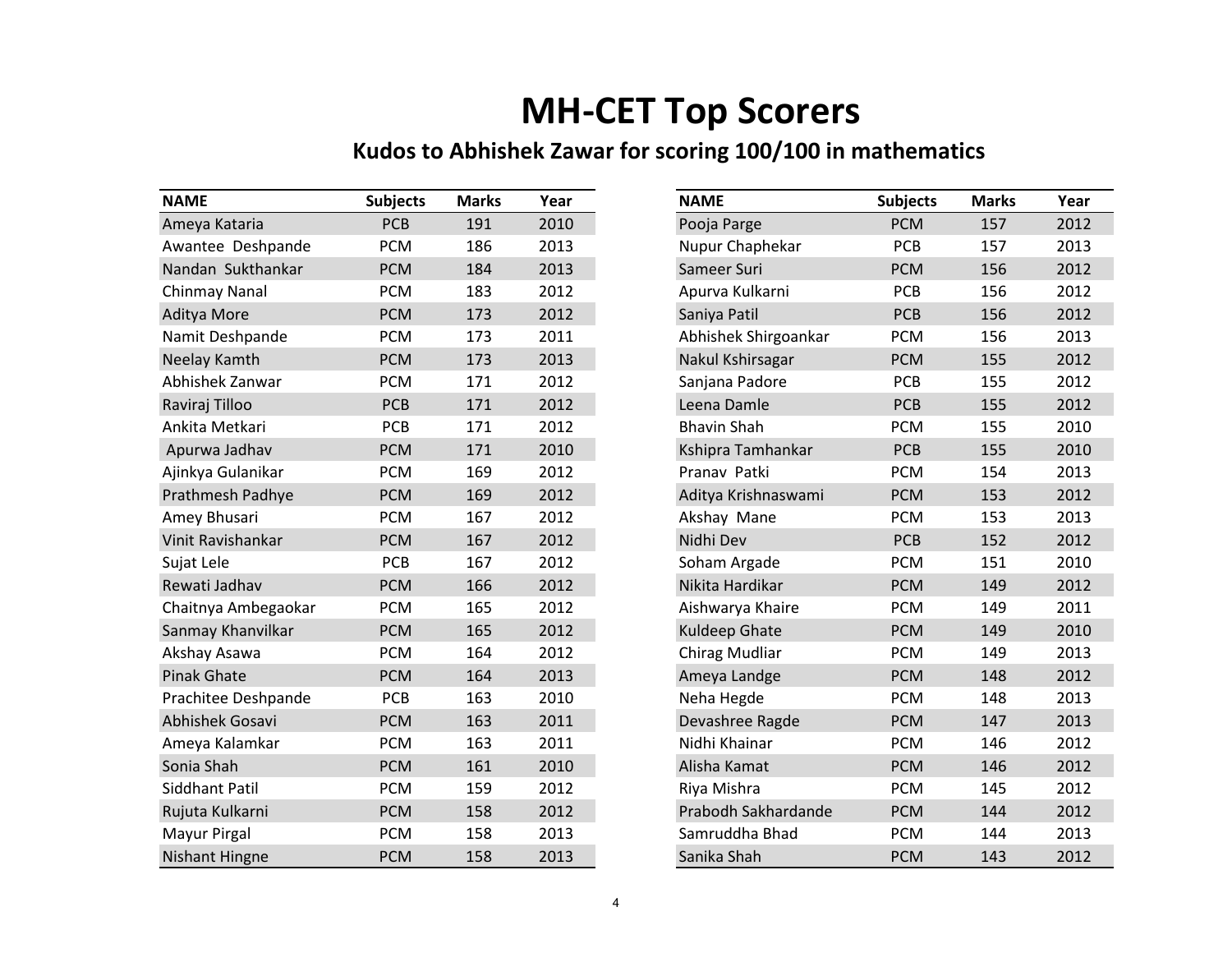### Performance of our Students in 12th Board Exam

| <b>Name</b>          | <b>Maths</b> | <b>Physics</b> | Chemistry | <b>PCM Total</b> | Percentage | Year | <b>School</b> |
|----------------------|--------------|----------------|-----------|------------------|------------|------|---------------|
|                      |              |                |           | (Out of 300)     | (PCM %)    |      |               |
| Aditya Krishnaswami  | 99           | 96             | 97        | 292              | 97.33      | 2012 | Vidya Bhavan  |
| Akshay Asawa         | 96           | 93             | 95        | 284              | 94.67      | 2012 | <b>BVB</b>    |
| Nandan Sukthankar    | 96           | 99             | 88        | 283              | 94.32      | 2013 | Symbiosis     |
| Nakul Kshirsagar     | 92           | 96             | 95        | 283              | 94.33      | 2012 | Modern        |
| Ameya kalamkar       | 95           | 96             | 91        | 282              | 94         | 2011 | Loyola        |
| Namit Deshpande      | 99           | 96             | 86        | 281              | 93.67      | 2011 | Loyola        |
| Soniya Shah          | 97           | 95             | 89        | 281              | 93.67      | 2010 | Vidya Bhavan  |
| Neha Hegde           | 96           | 92             | 92        | 280              | 93.32      | 2013 |               |
| Aditya More          | 90           | 92             | 98        | 280              | 93.33      | 2012 | Modern        |
| Chaitanya Ambegaokar | 95           | 93             | 92        | 280              | 93.33      | 2012 | Aksharnandan  |
| Awantee Deshpande    | 94           | 92             | 92        | 278              | 92.66      | 2013 | Symbiosis     |
| Nikita Hardikar      | 96           | 89             | 93        | 278              | 92.67      | 2012 | Symbiosis     |
| Aishwarya Khaire     | 97           | 86             | 95        | 278              | 92.67      | 2011 | Vidya Bhavan  |
| Prachitee Deshpande  | 95           | 92             | 91        | 278              | 92.67      | 2010 | Symbiosis     |
| Prathmesh Padhye     | 91           | 95             | 91        | 277              | 92.33      | 2012 | Symbiosis     |
| Manasi Yeole         | 96           | 89             | 91        | 276              | 92         | 2010 | <b>BVB</b>    |
| Sameer Suri          | 93           | 88             | 94        | 275              | 91.67      | 2012 | <b>DAV</b>    |
| Neelay Kamth         | 95           | 93             | 86        | 274              | 91.32      | 2013 | Loyola        |
| Ajinkya Gulanikar    | 96           | 89             | 88        | 273              | 91         | 2012 | <b>BVB</b>    |
| Parth Shah           | 98           | 88             | 87        | 273              | 91         | 2012 | <b>BVB</b>    |
| Ameya Bhusari        | 95           | 85             | 93        | 273              | 91         | 2012 | Symbiosis     |
| Anisha Gaikwad       | 92           | 86             | 95        | 273              | 91         | 2011 | <b>BVB</b>    |
| Rujuta Kulkarni      | 95           | 91             | 85        | 271              | 90.33      | 2012 | <b>BVB</b>    |
| Akshay Mane          | 87           | 89             | 94        | 270              | 89.99      | 2013 | Loyola        |
| Nidhi Khainar        | 88           | 94             | 88        | 270              | 90         | 2012 | St. Joseph    |
| Kashmira Patil       | 88           | 93             | 89        | 270              | 90         | 2011 | <b>BVB</b>    |
| <b>Bhavin Shah</b>   | 95           | 91             | 84        | 270              | 90         | 2010 | <b>BVB</b>    |
| Siddhant Patil       | 92           | 89             | 88        | 269              | 89.67      | 2012 | <b>BVB</b>    |
| Vikrant Deshpande    | 88           | 91             | 89        | 268              | 89.32      | 2013 | Loyola        |
| Shreyas Waichal      | 88           | 89             | 91        | 268              | 89.32      | 2013 | Loyola        |